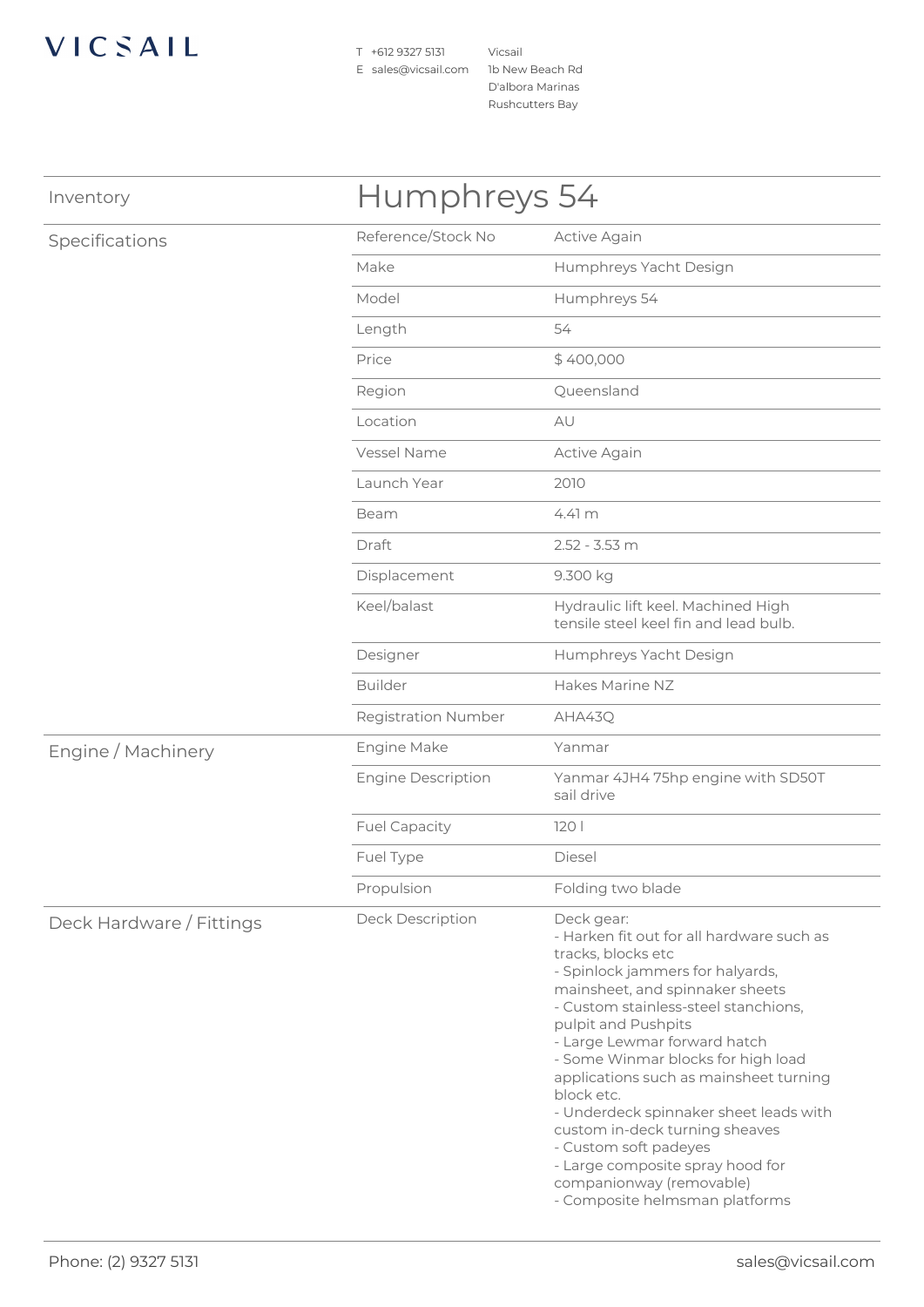|                         |                              | Winches:<br>- Harken winches and pedestal/<br>underdeck drive system to drive<br>primaries, mainsheet and pit winch<br>with added Overdrive function.<br>- 2 x Harken 650 primary winches<br>- 2 x Harken 650 ST mainsheet winches<br>- 2 x Harken 650 ST Backstay winches<br>- 1 x Harken 650 ST pit winch (starboard)<br>- 1 x Lewmar 40 ST 2-speed winch (port)<br>- 2 x Harken MPX carbon grinding<br>pedestals                                                                                                                                                                                                                                                                                                                                                                                                                                                                                                                                                                                                                                                              |
|-------------------------|------------------------------|----------------------------------------------------------------------------------------------------------------------------------------------------------------------------------------------------------------------------------------------------------------------------------------------------------------------------------------------------------------------------------------------------------------------------------------------------------------------------------------------------------------------------------------------------------------------------------------------------------------------------------------------------------------------------------------------------------------------------------------------------------------------------------------------------------------------------------------------------------------------------------------------------------------------------------------------------------------------------------------------------------------------------------------------------------------------------------|
|                         | Covers                       | Various covers including boom tent,<br>mainsail cover, deck covers plus loads of<br>spares to be audited during buyer due<br>diligence period.                                                                                                                                                                                                                                                                                                                                                                                                                                                                                                                                                                                                                                                                                                                                                                                                                                                                                                                                   |
| Accommodation           | Accommodation<br>Description | The interior of the yacht is painted in<br>the midships areas. Bunk front/tops<br>create storage areas along the length of<br>the interior accommodation space, and<br>6 x alloy framed pipe costs are mounted<br>on each side to sleep crew.<br>Forward and aft ends are clear carbon<br>finish.<br>The galley is alongside the mast to<br>starboard and is fitted out as follows:<br>- Lightweight wire frame gimballing<br>gas cooker with 2 x burners and gas<br>canisters<br>- Integral ice box in galley, insulated<br>with 12v refrigeration.<br>- Large sink with FW outlet<br>-Storage lockers above with fabric<br>zip-up fronts<br>Opposite the galley on the port side is<br>further storage lockers. Forward of the<br>mast bulkhead and to starboard is an<br>enclosed head with manual flush toilet<br>and handbasin. Opposite on the port<br>side is a large hanging locker.<br>The navigation station with dedicated<br>moulded carbon fibre nay seat is aft of<br>the engine box and features an<br>ergonomic arrangement for navigation<br>and communication. |
| Safety Equipment        | Safety Gear                  | Active Again is currently set up for CAT1<br>safety and recently competed in the<br>Brisbane to Gladstone Yacht Race (May<br>2021). Safety gear to be audited as part<br>of buyer due diligence/ survey.                                                                                                                                                                                                                                                                                                                                                                                                                                                                                                                                                                                                                                                                                                                                                                                                                                                                         |
|                         | <b>Bilge Pumps</b>           | 3 x electric Bilge pumps fitted and<br>operational                                                                                                                                                                                                                                                                                                                                                                                                                                                                                                                                                                                                                                                                                                                                                                                                                                                                                                                                                                                                                               |
| Electrics / Electronics | Electrics                    | - 12V house electrical system with 240V<br>shore power and 2 x GPO for running<br>systems onboard whilst at dock.<br>- 3 x V-Max XTR-27 110 A/hr house<br>Batteries (installed 3/2019)<br>- 1 x Optima Red 34R 50A/hr crank<br>battery<br>- 16-breaker digital BEP Marine switch                                                                                                                                                                                                                                                                                                                                                                                                                                                                                                                                                                                                                                                                                                                                                                                                 |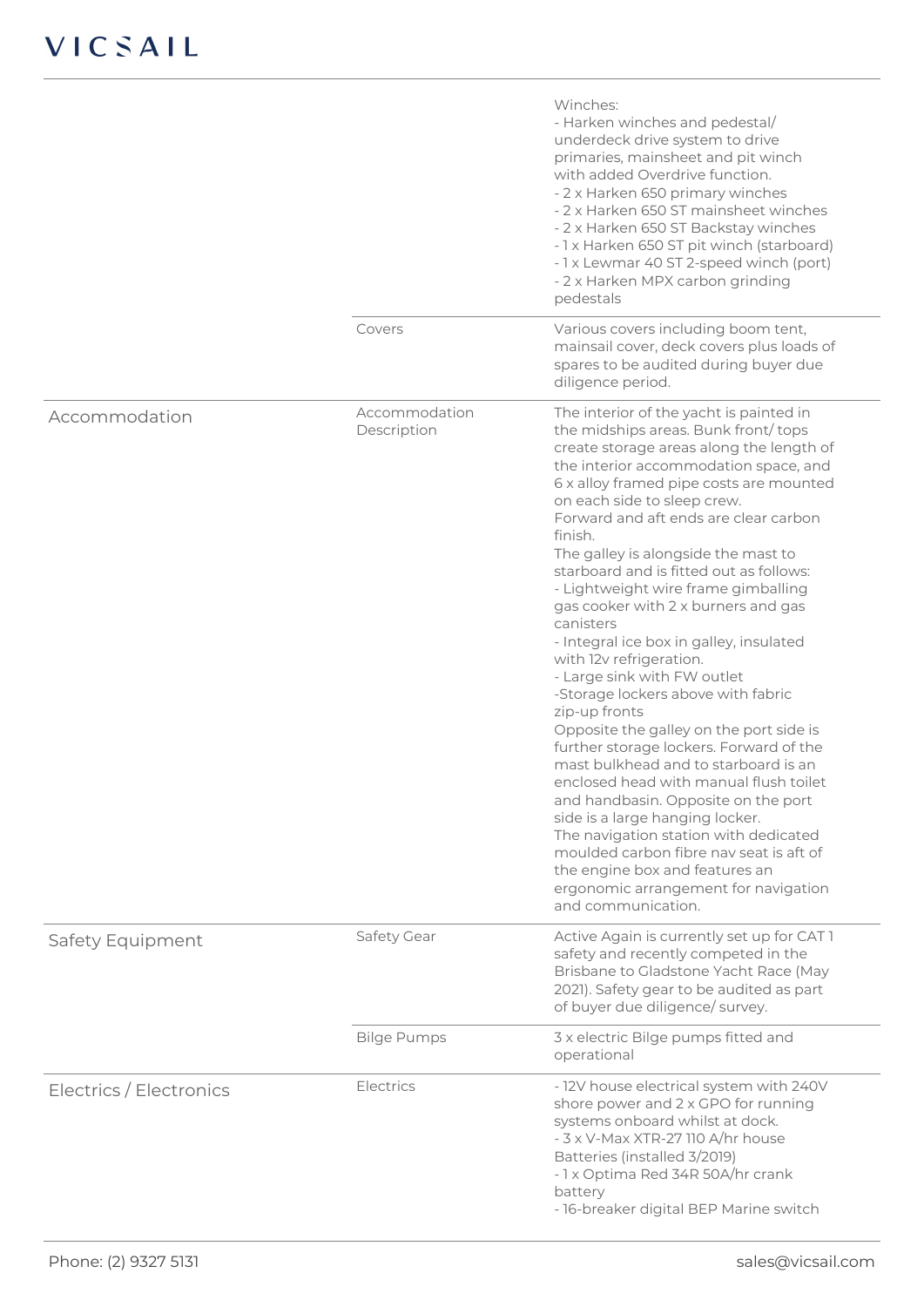## VICSAIL

|                            | panel with battery status display<br>- 3 x battery switches, VSR smart<br>charging relay<br>- LED interior lights and interior LED<br>strip lights<br>- LED Aqua Signal Navigation lights<br>mounted to bow and stern rails<br>- Projecta 20A battery charger, shore<br>power cable and cockpit side,<br>waterproof plug.<br>- 12V fans throughout cabin                                                                                                                                                                                                                                                                                                                                                                                                                                                           |
|----------------------------|--------------------------------------------------------------------------------------------------------------------------------------------------------------------------------------------------------------------------------------------------------------------------------------------------------------------------------------------------------------------------------------------------------------------------------------------------------------------------------------------------------------------------------------------------------------------------------------------------------------------------------------------------------------------------------------------------------------------------------------------------------------------------------------------------------------------|
| Instruments/<br>Navigation | B&G H3000 instrument package.<br>Details as follows:<br>- Carbon Vertical MH unit and speed/<br>depth sensors<br>- Heel sensor, compass, GPS etc<br>- 5 x 20/20 displays mounted in Alloy<br>mast bracket<br>- 2 x FFD displays on Steering pedestals<br>- 1 x GFD display in Nav station<br>- 2 x 10/10 displays at backstay winches<br>- 2 x A&T MF displays in cockpit<br>- Simrad NSE-8 Chart Plotter with<br>OP-40 on deck control<br>- Raymarine V30 Smart Auto-Pilot<br>control and hydraulic actuator<br>connected to quadrant<br>- Icom ICM-330 VHF radio<br>- Standard Horizon HX 870 Hand-held<br><b>VHF</b><br>- Icom ICM-80 HF radio<br>- Class B AIS<br>- Sony CDX-H91OUI AM/FM/ MP3/ USB<br>stereo<br>- Thrane & Thrane Sat phone<br>- Panasonic Tough Book laptop with<br>Expedition software etc. |
| Sail Inventory             | Pin head mainsail Doyle 2016<br>Delivery mainsail Evolution 2019<br>Squaretop race mainsail Doyle 2014<br>Trysail North 2011<br>Delivery Jib Doyle 2015<br>Jib Top Evolution 2019<br>J1 AP Doyle 2016<br><b>J3 Doyle 2012</b><br>J3 + Doyle 2013<br><b>J5 Doyle 2012</b><br>A0 Doyle 2014<br>A1.5 Doyle<br>A2 Doyle 2015<br>A3 Doyle 2014<br>A4<br>A5 North 2011<br>Storm jib North 2011<br>Spin Staysail North 2011<br>Genoa Staysail Evolution 2019                                                                                                                                                                                                                                                                                                                                                              |
| Mast / Rigging             | - Southern Spars Carbon fibre mast<br>with three spreaders and carbon EC-6<br>continuous rigging.<br>Carbon rigging service completed 2019.<br>Rod forestay and PBO backstays.<br>- Halyard locks for mainsail, headsail                                                                                                                                                                                                                                                                                                                                                                                                                                                                                                                                                                                           |

Sail / Rigging